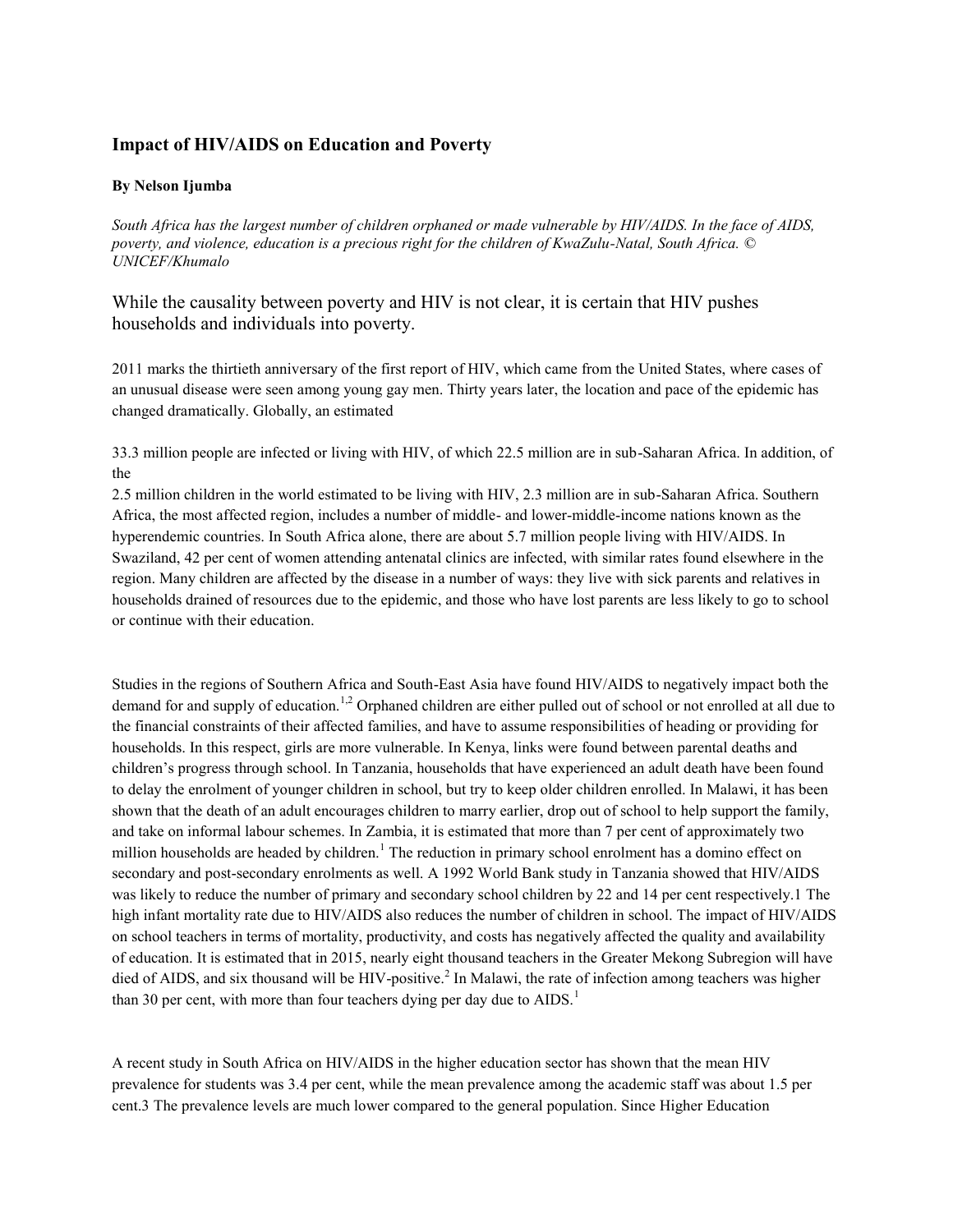Institutions (HEIs) are reservoirs for future leaders and professionals, it is essential that they adopt strategies of lower prevalence, with no new infections.

The economic impact of HIV/AIDS presents huge challenges. While the causality between poverty and HIV is not clear, it is certain that HIV pushes households and individuals into poverty. While many illnesses create catastrophic expenditures which can result in poverty, HIV/AIDS is among the worst because its victims are ill for a prolonged period of time before they die, and many are the chief household income earners.

In Southern Africa, however, HIV/AIDS is a disease of poverty. Here it is clear that poor people are most likely to be infected. The first and worst impact of HIV/AIDS on poverty is at the individual and household level. The effect then aggregates, influencing the macroeconomy through impacts on labour markets, and consequently the allocation of resources by governments.<sup>4</sup> In a study on HIV/AIDS in rural Thailand, Michael P. Cameron identifies a vicious poverty-HIV/AIDS cycle in which HIV-infected people who are vulnerable to poverty are more likely to engage in high-risk behaviour to cope with the poverty, which in turn makes others susceptible to HIV infection. In a South African national survey, two-thirds of the respondents reported a drop in household income as a result of HIVrelated illness, including the direct loss of earners. As was also found elsewhere in sub-Saharan Africa, households reported increased expenditure on health, thereby diverting income away from other requirements. Severe illness and death have been found to vary according to the initial economic strength of the households that experience an HIV-related shock. Deaths of young adults from natural causes (including those from HIV/AIDS) had a negative impact on the growth in income of all households over a five-year period, but especially on those households that were initially modestly well-off.

Lack of education perpetuates the cycle between HIV/AIDS and poverty, often arising from decisions concerning schooling, child-bearing, finances and unemployment. A number of studies have measured some of these negative outcomes, which suggest that there are significant inter-generational consequences of household coping strategies.

While HIV/AIDS has a negative impact on education, it is also through education that appropriate mitigation initiatives can be implemented. The integration of HIV/AIDS education and life-long skills programmes in the school curricula can be an effective way of influencing behavioural changes in children from an early age. About 40 per cent of the HEIs in South Africa had different types of units engaged in HIV/AIDS research. Such units should conduct strategy-relevant research on HIV/AIDS and poverty alleviation, with outputs that can inform policy and other appropriate interventions. HIV/AIDS should also be integrated in the academic curricula. At the same time, the establishment of community-based sustainable development projects to empower communities could enable individuals and households to overcome the poverty impact of the disease.

The author wishes to acknowledge contributions to this article by Professors Julian May and Alan Whiteside of the University of KwaZulu-Natal.

Notes

1 D. Gachui, The Impact of HIV/AIDS on Education Systems in the Eastern and Southern African Region, UNICEF Report, 1999.